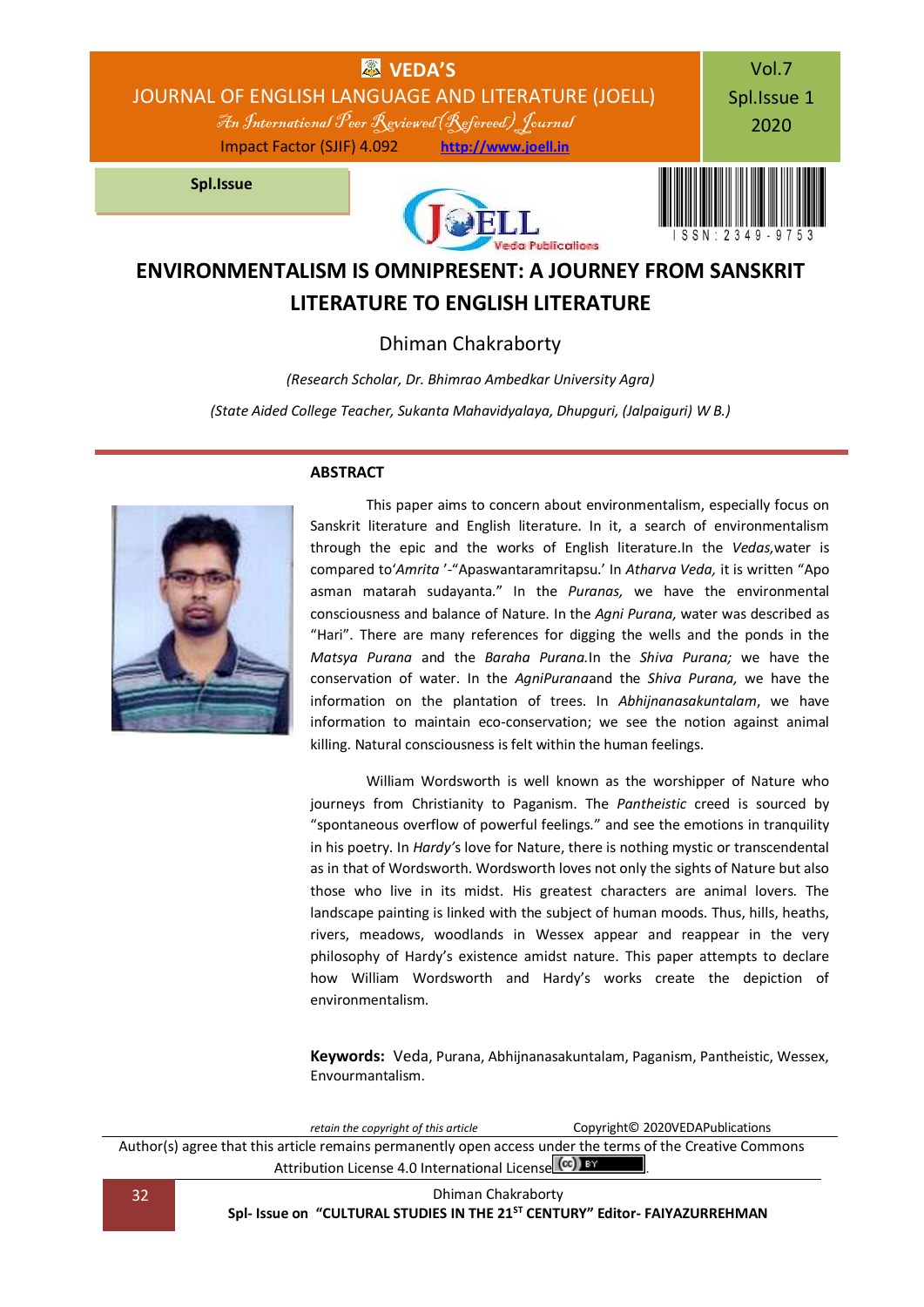#### **INTRODUCTION**

In all four *Vedas,* we find the concept of a clear, pollution-less environment, to maintain the ecology and the beautification and balance of Nature. In India, the entire emphasis is on water-based civilization. But if we look with a suspicious eye in the Vedic literature, then it can be observed that like water, there are also consciousness to the conservation of trees and wild animals. There is a keen eye to look out the proper balance in the ecosystem by the contemporary Vedic sages.

The Vedic sages always regarded air as their father, brother, and friend because they know that air is the source of life: "Uta bata pitasi no uta bhratato nah sakha sa no jibatabe kridhi".<sup>1</sup> In *Madhumantra* of *Rigveda,* we can see the total cleansing of the environment, not only the purification of air:

> "Madhu bata ritayate madhu ksharanti sindhabah Madhwirnah santoshadhi.Madhu naktamutoshaso madhumat parthibam rajah Madhu daurastu nah pita".<sup>2</sup>

It is said in the *Rigveda* that all the two spheres, "*Dyuloka*"and "*Antarikshaloka*" are fulfilled with nourished with water and herb:"*Madhumati roshadhirdyaba apo madhumanno bhabatwantarik-Sham".<sup>3</sup>*According to the*Rig Veda, the* quality of the wind and its working is well observed. The positivity shows the vigorous creativity of the self, while the other side caused the negativity, producing evil:

> "Dwabimou batou batah aa sindhora parabatah Daksham te anya aa batu paranyo batu yad rapah. Aa bata bahi bhishajam ni bata yad rapah Twam hi bishwabheshajo devanam duta iyate".<sup>4</sup>

In ancient times, the *Yajnas* were used to purify the air by praying to invoke rains that would clean the air

 Rig Veda(10/186/2) Ibid (10/90/6-8) Ibid (4/57/3 Ibid (137/2-3)

1

and by reducing dust and pollution from it: "Apam dharam bhindhi-puro bato barshan jinwarabritam swaha".<sup>5</sup> Vedic sages are guided by the heavenly blessings of perfumed air compared to the honeyed fragrance which may cause further creativity and wisdom: "Madhu bata tayate"*. 6*

In the *Yajur Veda,* it is said that of the avoidance of violence and pollution spreading: "*Prithibim ma himsih", "Antariksham ma himsih", " Mapohimsih ma Oushadhirhimsih*".<sup>7</sup>

In the *Atharva Veda,*it is argued that the entire world is covered with three theories – Water(ap), Air, Banaspati (medicinal plants): "Trini chhandasi kabayo pururupam darshanam biswachakshanam Apo bata oushadhayah tanyekasmin bhuvan arpitani".<sup>8</sup>

It is said in the Vedas that water is an affectionate mother: "*Ushatiriba matarah*".Water is regarded as the cause of well-being for the entire world:"Apo *devibrihatirbiswa sambhubah*". For this reason, we cannot afford to pollute water. In the *ShuklaYajurVeda,*it is said that we should careful water preservation: "*Ma apo moushadhirhimsih*". Water destroys the biological negativity of the human body: "*Aripra apro aparipramasmat*".

The purification of air controls the environmental degradation and poisoned atmosphere: Herbs has the quality to purify the air that will make a strong resistance to diseases: Water has the auspicious quality which even washes the sins: *"Idamapah pra bahata yat kincha duritam mayi".*In the *Rig Vedas* we find:

> *"*Gange cha Yamune chaiba Godabari Saraswati Narmade Sindhu Kaveri jaleasmin sannidhim kuru".<sup>9</sup>

In the *Rig Veda,* there is a mantra which indicates that even thousands of years ago at the time of writing of the*Rig Veda,* Vedic sages had the idea that

33 Dhiman Chakraborty

1

**Spl- Issue on "CULTURAL STUDIES IN THE 21ST CENTURY" Editor- FAIYAZURREHMAN**

<sup>5</sup>Taittiriya Upanishad(2/4/7) <sup>6</sup>RigVeda(1/90/6) <sup>7</sup>YajurVeda <sup>8</sup>Atharva Veda(18/1/17 9Atharva Veda(18/1/17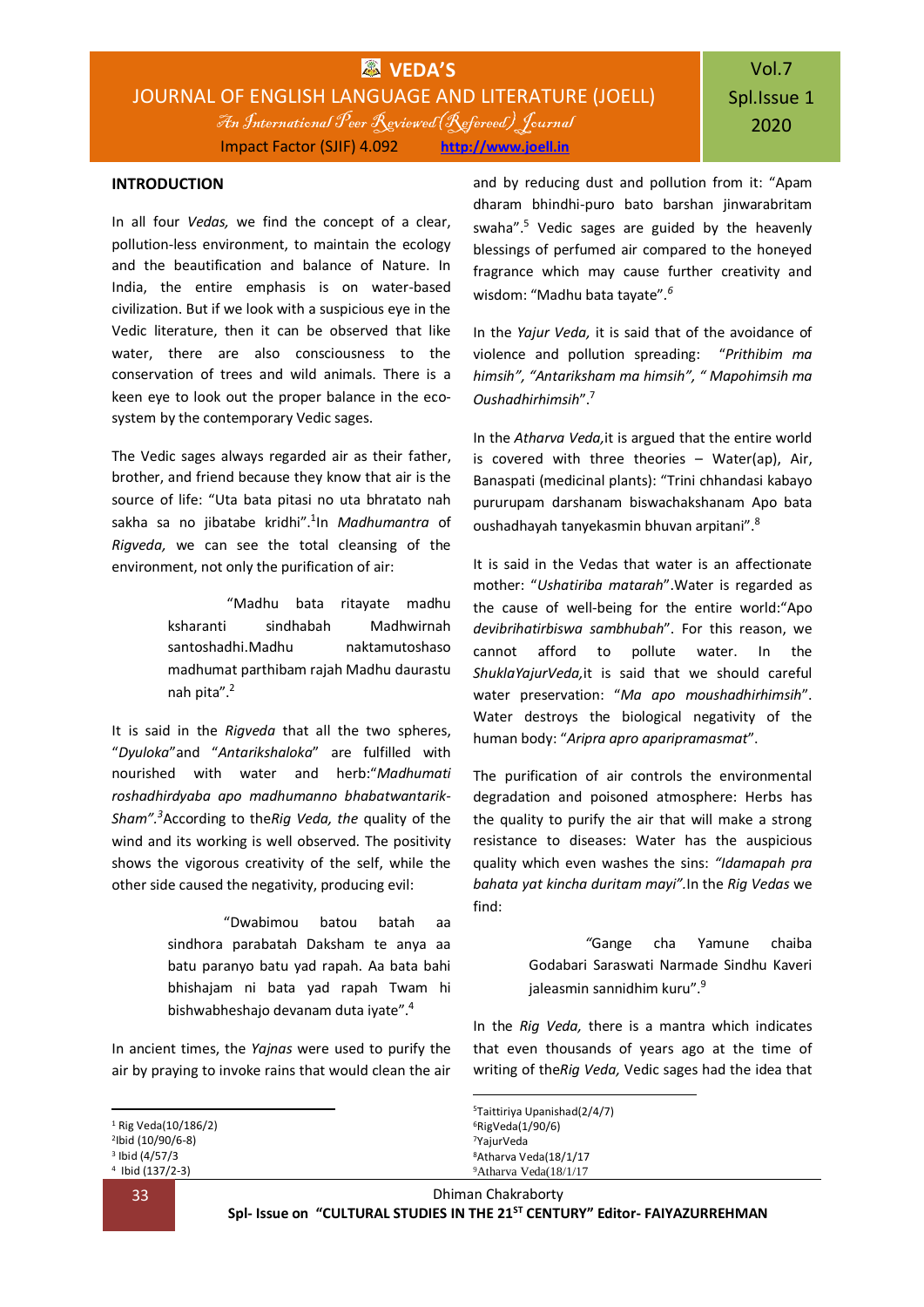## **WEDA'S** JOURNAL OF ENGLISH LANGUAGE AND LITERATURE (JOELL) An International Peer Reviewed(Refereed) Journal Impact Factor (SJIF) 4.092 **[http://www.joell.in](http://www.joell.in/)**

one's vital element in breathing is Oxygen. In the Chhandogyo *Upanishad,*we can see sage Uddalak said to his son Swetketu, trees have life and they can feel happiness and sorrow like humans. Here it is said that water better than rice.

In the *Bishnupurana,*the relation between water and medicinal plant is stated in the geographical description of Hindu mythology, where it is found that this globe is imagined as seven oceans and in that we have seven islands. These seven islands are named by the origin of *banaspati* (medicinal plants). For example – *Jambudwip*, *Plakshadip*, *shalmaldwip*, *Kushdwip*, *Krounchadwip*, *shakdwip* and *Pushkardwip: "* Jambuplakshahabayou dwipou shalmalaschaparodwija Kushakrounchastathashakah pushkarashchoiba saptamah".<sup>10</sup>

The sublimity of trees, sowing of trees, the rituals rounding trees, to found parks and ponds are vividly described in *Puranas* with a particular ritualistic process. It is remarked in *Agni Puranas* that who sowing a tree he will live for thirty thousand *Idras*  times in heaven: "Aramam *karayet yastu nandane suchiram baset"." Papnashah parasiddhi briksharamapratisthaya*". In the *Shiva Puran, a* it is opined that one who planted free amidst the forest, he will release his past and future generation from any types of obligations after death: "Atitanagatan *sarban pitribamshastu tarayet Kantare briksharopi yastasmadwrikshamstu ropayet".*

The teaching of the *Puranas* is proved drastically in modern times for a forestation against the reigns of pollution. Here plants are regarded as our sons because after with the plantation of trees one can have a residence in heaven. Forest producing flowers to worship *gods*, *Rakshas*, *deities*, *Gandharv as* humans' sages etc. are resided in the lap of nature. The essential for creatures to live life is water. *Agni Purana* described to give water as pious; it takes one into heaven: " Toyodanat sarbadanphalam prapya dibam brajet".

It is said in Purana that if a man digs a pond then he will get the results the same as "*Agnishtomo Yajnas*". In the *Shiva Purana* we can see in various seasons we should reserve our necessary waters into various reservoirs like ponds, lakes and others. We find the information about proper timings of the plantation of trees, following the seasons and the proper technique of digging the soil all discussed.

*The Puranas* are described as always the protection of animals. Agni Purana warned us that the killing of animals will lead us to hell. In *Kurma Purana,*we find that we should not kill birds and eat them. If accidentally one had engaged in the killing of animals then he should take penance by "Chandrayana*brata*". In the various *Puranas,* the occurrence of penances is invoked to save the animal world against any brutal killings.

We can see the relationship between nature and man with path-breaking sympathy towards the bosom of nature by great poet Kalidasa in his great drama *Abhijnanasakuntalam* .Kalidasa worshiped the eight visible forms (water, fire, sky, air, earth etc.) of Lord Shiva to protect against any type of evils and nourish the world with divine blessings:

> "Ya sristih srashturadya bahati bidhihutam ya habirya cha hotriYe dwe kalam bidhattah shrutibisayaguna ya sthita byapya biswam . Yamahu sarbabijaprakritiriti yaya pranianh pranabantah Pratyakshabhih prapannastanubhirabatu bastabhirashtabhirishah."<sup>11</sup>

It is written by Rabindranath Tagore regarding his essay about ancient literature *Sakuntala* that as the other characters like Anasuya, Priyambada, Kanva, Dusyanta, and the forest of austerities (*tapoban*) has the elements of life and personality. Her he is personifying the inanimate object or concept called "*Tapoban*".

Even the prologue we have the description that the idle ladies are kissed politely by the bees and they use the natural flower as their ornaments in the ear:

"Ishadishachchumbitani bhramaraih sukumarakesharshikhani Abatamsayanti dayamanah pramadah shirishkushumamani".

1

1  $11$ Abhijnanasakuntalam (1/1)

34 Dhiman Chakraborty

**Spl- Issue on "CULTURAL STUDIES IN THE 21ST CENTURY" Editor- FAIYAZURREHMAN**

<sup>10</sup>BishnuPurana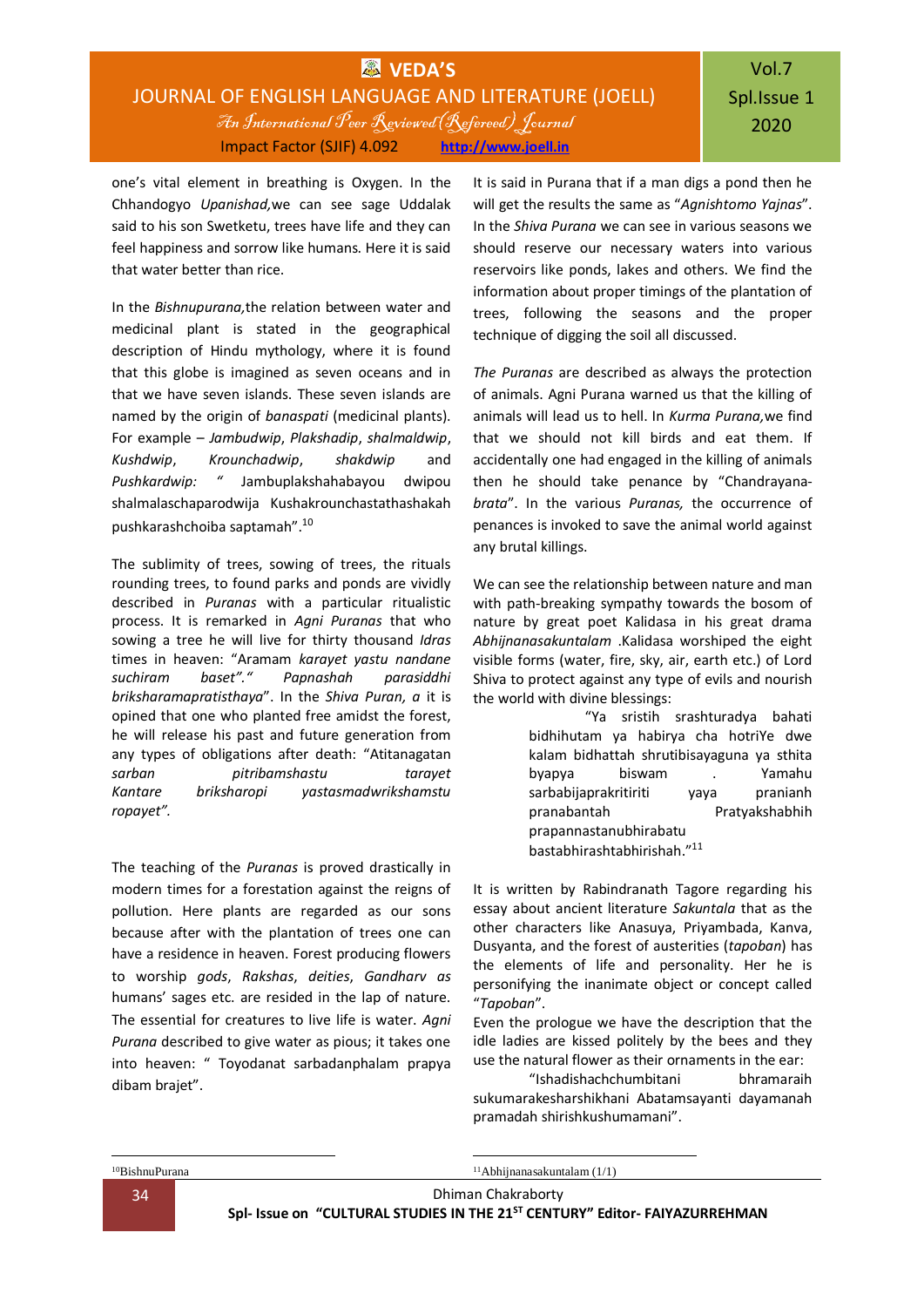## **WEDA'S** JOURNAL OF ENGLISH LANGUAGE AND LITERATURE (JOELL) An International Peer Reviewed(Refereed) Journal Impact Factor (SJIF) 4.092 **[http://www.joell.in](http://www.joell.in/)**

After that, we can find the sage Kanva's hermitage amid landscape near the bay of river Malini. Near the hermitage of sage Kanva we can see the character of nature is established here with these lines:

#### "Nibara

shukagharbhakotaramukhabhrashtastaruna madhah Prasnigdhah kwachidingudiphalabhidhah suchyanta ebopalah. Bisvasopagamadabhinnagatayah shabdam sahante mriga-- Stoyadharapathashcha

balkalashikhanisyandarekhankitah".<sup>12</sup>

i.e., Grains of wild rice fallen from treehollows/ where parrots nest, lie scattered under the trees;/those stones there look moist, glossy, from the oil / of ingudi-nuts split and pounded on them;/all around, deer browse in their tranquil haunts,/unafraid of the chariot's approach; yonder,/drops of water dripping off the edges of barkgarments/in long lines, trace.the paths to pools and streams.

The description of beautiful nature is seen throughout the passages of *Abhijnanasakuntalam* : "Rippling beneath a passing breeze, waters flow In deep channels to leave the roots of trees; Smoke drifts up from oblations to the Sacred Fire To dim the soft sheen of tender leaf buds;

Free from fear, fawns browse lazily in meadows Beyond, where Vidarbha-shoots are closely cropped".26

the great poet Kalidasa describes nature with various natural sceneries in the drama,

Where we can find:

"Gahantam mahisha nipanasalilam shringairmuhustaritam Chhayabaddhakadambakam mrigakulam

- romanthanamabhyasyatu.
- Bishrabdhamkriyatam

barahatatibhirmustakshatih palvale Bishramam labhatimidam cha shithilajyabandhamasmaddhanuh*".<sup>13</sup>*

The gradual growing of small plants by nourishing waters is very important by Kalidasa in his drama: "Tvatta api tatKashyapasya ashramabrikshakah priyatareti tarkayami yena nabamalikakusumapelaba api tvam etesham alabalapurane niyukta" and" Na kebalam tataniyoga eba asti me sodarasneha api eteshu"*.*

A tiny plant will be the future outcome of wood as a small child will be the backbone of our future society. So the human world and the jungle is seat down in the same plane and importance to Kalidasa.

The bond between nature and man is so perfect and intimate that we can find it in various places throughout the drama. There is no other playwright who can imitate the personified nature into the feelings of human beings as well as the collaboration of landscapes to the vigorous enthusiasm:

| "Arkosyopari           | shithilam   | chyutamiuba |
|------------------------|-------------|-------------|
| nabamalikakusumam"     | and         | "Etasmin    |
| shukadarosukumare      | nalinipatre | nakhaih     |
| nikshiptabarnam kuru". |             |             |

The heart-rending call of beautiful or the natural flow of the river collaborates quite

Uniquely, in the songs of the birds. The run of the wild deer parallel to the run of the gushing emotions of the human heart full of vigor and aspiration for the betterment in the near future:

> "Na namayitumadhijyamasmi shakta dhanuridamahitasayakam mrigeshu Sahabasatimupetya yaih priyayah krita iba mugdhabilokitopadeshah".<sup>14</sup>

So nature is correctly translating into a human being; personifies itself to the animals, human beings, birds, trees, and even in the sages, running wild and ecstatic: "Yatha esha ito dattadrishtih utsukah

<sup>13</sup>Abhijnanasakuntalam (2/6) 14Abhijnanasakuntalam (2/6)

1

<sup>1</sup> <sup>12</sup>The loom of time, Kalidasa, Penguin classic 26) Ibid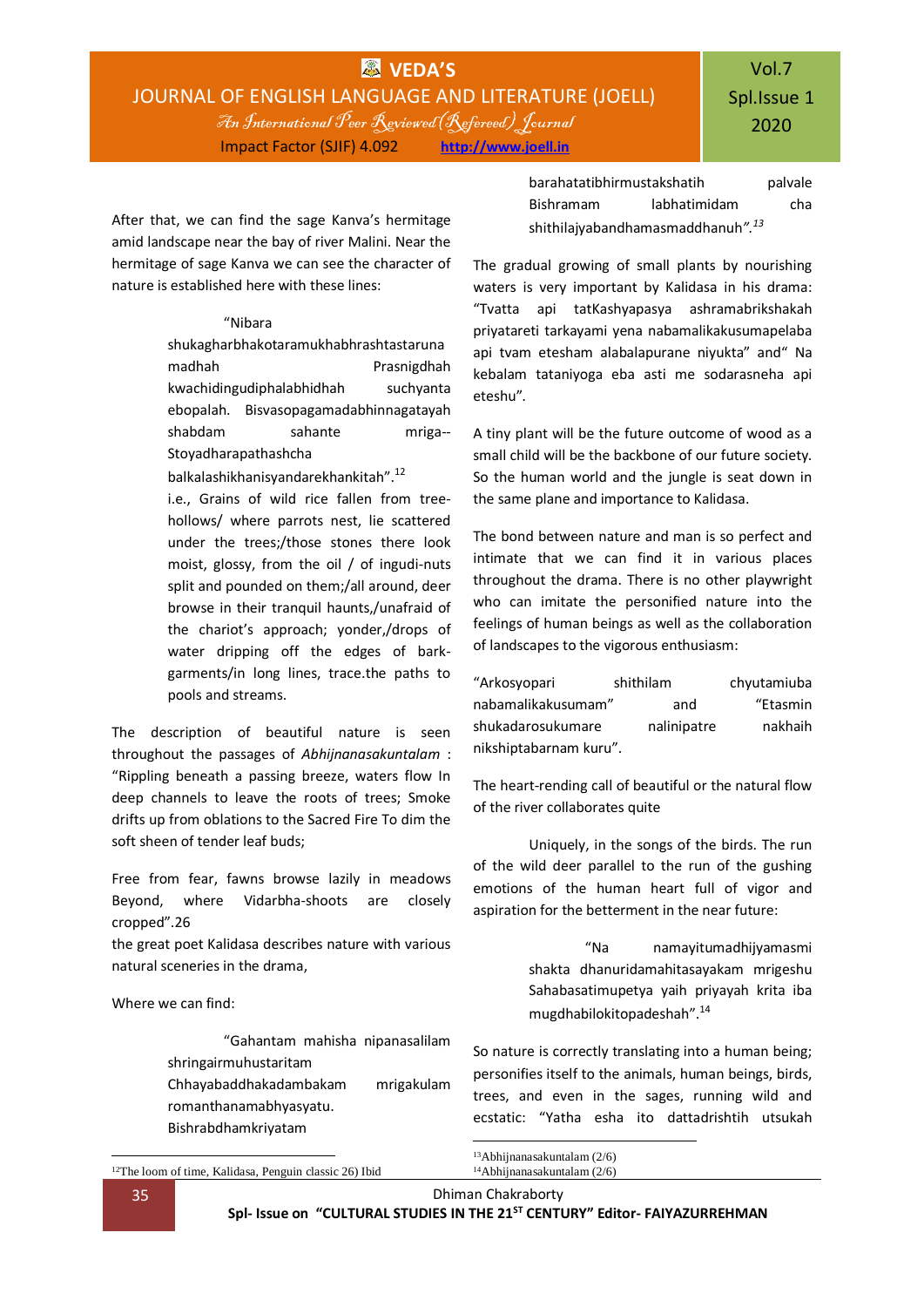mrigapotakah mataram anvishyati .Ehi. Samyojayaba enam."

In the fourth Act, when Sakuntala left her parental home in search of her husband's address, she seeks permission even to the trees assuming them as her guardian. The dramatist even poetically portrays the addressing of trees by symbolic representation tearing down the trees and the barks:

> "Kshoumam kenachidindupandu taruna mangalyamabishkritam Nisthyutashcharanopabhogasulabho laksharasah kenachid. Anyebhyo banadebatakartalairaparvabhagotthitairattanyabharnani tatkisalayodbhedapratidvandvibhih".<sup>15</sup>

Whenever Sakuntala goes to her husband's address, there is a sudden oracle in the sky showing the smooth journey following pleasant nature:

*"*Ramyantara kamaliniharitai sarobhi-Shchhayadrumairniyamitarkamayukhatapah. Bhuyat kusheshayarajomridurenurasyah

Shantanukalapavanashcha shivashcha panthah*".<sup>16</sup>*

Even the lady sage Gautami asked Sakuntala to have her prayers to those trees who made fair permission to go to her husband's address:*"*Jate , jnatijanasnigdhabhih anujnatagamanasi tapobanadebatabhih".

The departure of Sakuntala its not only felt in the minds of human beings but also observed in every natural element like –trees, leaves, deer and peacock: *"*Udgalitadarbhakabala mrigya parityaktanartana mayurah Apasritapandupatra munchantyashruniba latah*".*

The parting bell of her departure also symbolically represented by the cuckoo's song as observed in the text: "Anumatagamana Sakuntala Tarubhiriyam banabasabandhubhih. Parabhritabirutam kalam yatha Pratibachanikritamebhiridrisham".

The parallel comparison between Sakuntala and a creeper is well observed here, when Sakuntala takes an able husband like Dusyanta as the creeper takes the mango tree for proper dependence :

> "Samkalpitam prathameba maya tabarthe Bhartaramatmasadrisadrisham sukritairgata tvam. Chutena samshritabati nabamalikeya- Masyamaham tvayi cha samprati bitachintah*".<sup>17</sup>*

The departure is Sakuntala is more appealing when the emotional appeal of a tiny deer is there to make Sakuntala stay here, not to left. The divorce from nature is so bitter that only this drama can observe this type of melancholy in the whole host of Sanskrit literature. Whenever in the fifth Act Sakuntala is rejected by her husband Dusyanta, it is unique to observe that the environment is also harsh and unpleasant: "Panduptranam tapodhananam madhye kisalayamiba".

Thus, the entire drama is intimately associated with the backdrop of nature and the environment regarding human feelings and emotions.

The publication of *Preface to Lyrical Ballads*, a joint venture by Wordsworth and Coleridge, in 1800, is found to mark the beginning of a new literary movement in the history of English literature, known as romanticism, pointing such features like subjectivity, escapism, melancholy note, worship of freedom, return to nature, interest in the middle ages, sense of wonder and mystery, variety rather than uniformity and dignity. Here Wordsworth attacks the artificial and restricted forms of neoclassical poetry on the grounds of over-sophistication and polishedness in style and theme. He discarded the *gaudiness and inane phraseology* of many modern writers and their complete alienation from the sympathies of men. The immediate purpose of Wordsworth's *Préface* is to defend his poems against the charges of lowness and un-poeticalness that had been made against both their subjects and their diction. Its wider intention is to relate poetry as

1

1 17Abhijnanasakuntalam (2/6)

36 Dhiman Chakraborty **Spl- Issue on "CULTURAL STUDIES IN THE 21ST CENTURY" Editor- FAIYAZURREHMAN**

<sup>15</sup>Abhijnanasakuntalam (2/6) <sup>16</sup>Abhijnanasakuntalam (2/6)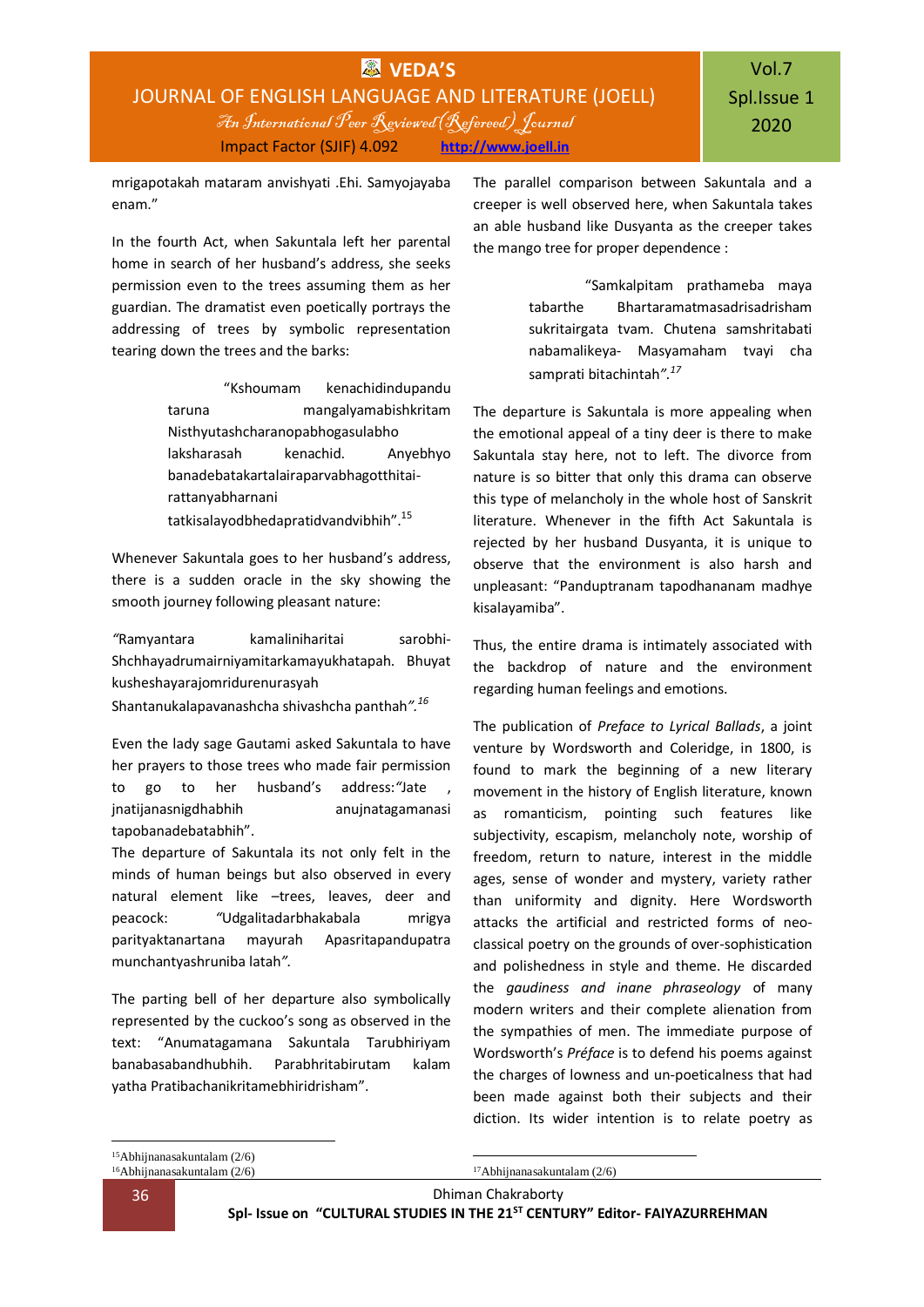## **WEDA'S** JOURNAL OF ENGLISH LANGUAGE AND LITERATURE (JOELL) An International Peer Reviewed(Refereed) Journal Impact Factor (SJIF) 4.092 **[http://www.joell.in](http://www.joell.in/)**

closely as possible to the common life, to remove it in the first place from the realm of fantasy, and in the second from the polite and over-sophisticated amusement of the *Augustan* era. The principal object was to choose incidents and situations from common life and to relate and describe them, throughout, as far as possible in as language used by men, and at the same time, to throw over them a certain colouring of imagination; whereby ordinary things should be presented to the mind in an unusual aspect. By selection he means that it should be purified from provincialism and all rational causes of disgust and dislike, it was to be selected, it was to be the language of men in a state of vivid sensation. The process of selection is Accomplish through the agency of imagination when the poet is vividly inspired; imagination would create out of 'the *language used by men',* the true and real language and style of poetry. Wordsworth feels in every object of nature the presence of a sublime spirit that rolls through all things. And the poet's function is not limited to mere recording but he is a man speaking to men, a man endowed with more lively sensibility, more enthusiasm and tenderness, which have a greater knowledge of human nature and a more comprehensive soul that is supposed to be common among mankind. The evil effects of contemporary developments --- notably the spread of industrialization, the over-standardization of urban life and the consequent thirst for stimulation by sensational news--- made him thirsty for the conception of that art which is the '*breath and finer spirit of all language'* and which is the product of '*the spontaneous overflow of powerful feelings'* taking its origin from '*emotion recollected in tranquility'*. His love of nature is so intense, his revelation of her inmost beauties so lifelike, that he inspires enthusiasm in those who have studied him unlike by aroused by any other writer. It has been said that no one who has once felt his touch can throw off its influence. Nature was alive to him and appealed to him so forcibly that he more than any other poets have been enabled to make others feel her power. To many objects before indifferent, his touch has added

*The light that never was on sea and land"*. 18

Wordsworth's inborn passion for nature was such that, to use his own words,

''While he was yet a boy The moon, the glory of the sun, And streams that murmur as they run Had been his dearest joy''.<sup>19</sup>

Most of his waking hours were spent beneath the open sky, and much of his time he was under the spell of the beautiful scenes that enriched the lake country in which he lived. How genuine is his heavenly observation:

''To me the meanest flower that blows can give Thoughts that do often lie too deep for tears."' *20*

It is doubtful whether any man ever lived who caught more fully the music of nature, whose soul was more fully attuned to its harmonies. To him there was an eloquence in a noble hill, in a lordly forest, in a bank of flowers, in one lone ' *violet by a mossy stone, half hidden from the eye'*, that moved him the very inmost deeps of his being, and stirred his heart of hearts. The peace, the serenity, the loveliness of Grasmere vale, his home, 'his heart's delight', seem to have entered his soul, and given it a note of beauty rarely, if ever, before heard by mortals. The celestial light in which he says meadow, grove, and stream, the earth and sky and every common sight seemed to him in his childhood to be appareled, was ever more visible to him than to less rare natures, and more often suggestive of that , "Sense sublime Of something far more deeply interfused Whose dwelling is the light of setting suns'.Wordsworth's debt to nature is with deepest gratitude told in The Prelude: 'I had received so much, that all my thoughts / were steeped in feeling'*'*

The provincial and local elements are predominant in Hardy's Wessex novels. The major areas focused here are hills, dales, rivers, meadows and woodlands. In

''*the gleam*

37 Dhiman Chakraborty

1

**Spl- Issue on "CULTURAL STUDIES IN THE 21ST CENTURY" Editor- FAIYAZURREHMAN**

<sup>18</sup>Elegiac Stanzas <sup>19</sup>Poems by William Wordsworth (1815) 20Intimations of Immortality